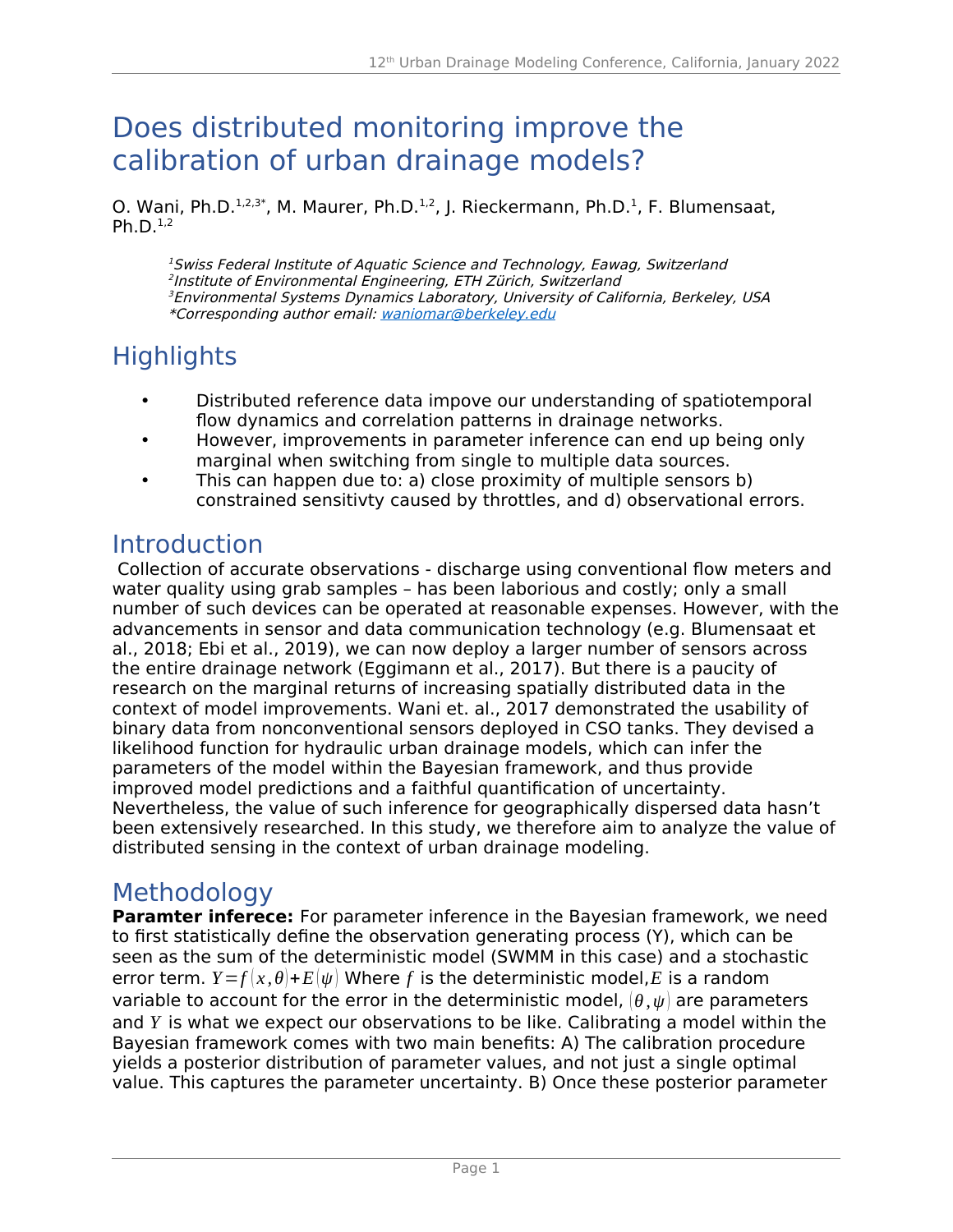samples are run through the model, we also get the predictive uncertainty in the forward simulation.



Figure 1: Layout of the case study in Fehraltorf, Switzerland. Sewer network, rain gauges and corresponding flow monitors (loc 1, loc 2, loc 3) are indicated.

**Deterministic model and urban drainage data:** We used data from the Urban Water Observatory, an initiative that provides long-term observations on rainfall/runoff processes with a very high spatial and temporal resolution in a reallife urban wastewater system of Fehraltorf, Zurich, Switzerland (Blumensaat et al. 2018). In Fehraltorf, storm and wastewater collection is realised through a gravitydriven, combined sewer system (27.1 km sewers; 10'600 inhabitants; 80 ha connected catchment area). Four non-controlled CSO structures with an areaspecific storage capacity of  $36.1 \text{ m}^3$  ha<sup>-1</sup> discharge to a sensitive creek in case of hydraulic system overload (see Fig. 1). The plots for this abstract are created using the flow data generated by two rainfall events (over a 50 hr duration) collected at three locations.

### Results and discussion

In this study, we find that calibration using spatially distributed data does not necessarily lead to better parameter estimates and consequently better model predictions (Figure 2b). We find that the parameters do not get constrained substantially when calibration is performed using multi-site flow observations. This, we show, can happen due to several compounding factors:

- a) distributed water level measurements used as reference are mostly taken along the main collector, thus providing marginal added information in the context of upstream subcatchment behaviour in particular for moderate rain events that are not relevant for CSO activity;
- b) there are throttle structures in the considered network which muzzle rainfallrunoff signals from upstream (constrained sensitivity);
- c) there are large observational uncertainties, that can sometimes provide conflicting signals to the parameter inference procedures.

But, we do note that the multi-site data allow studying the correlation between observations and model errors at various location in order to understand whether